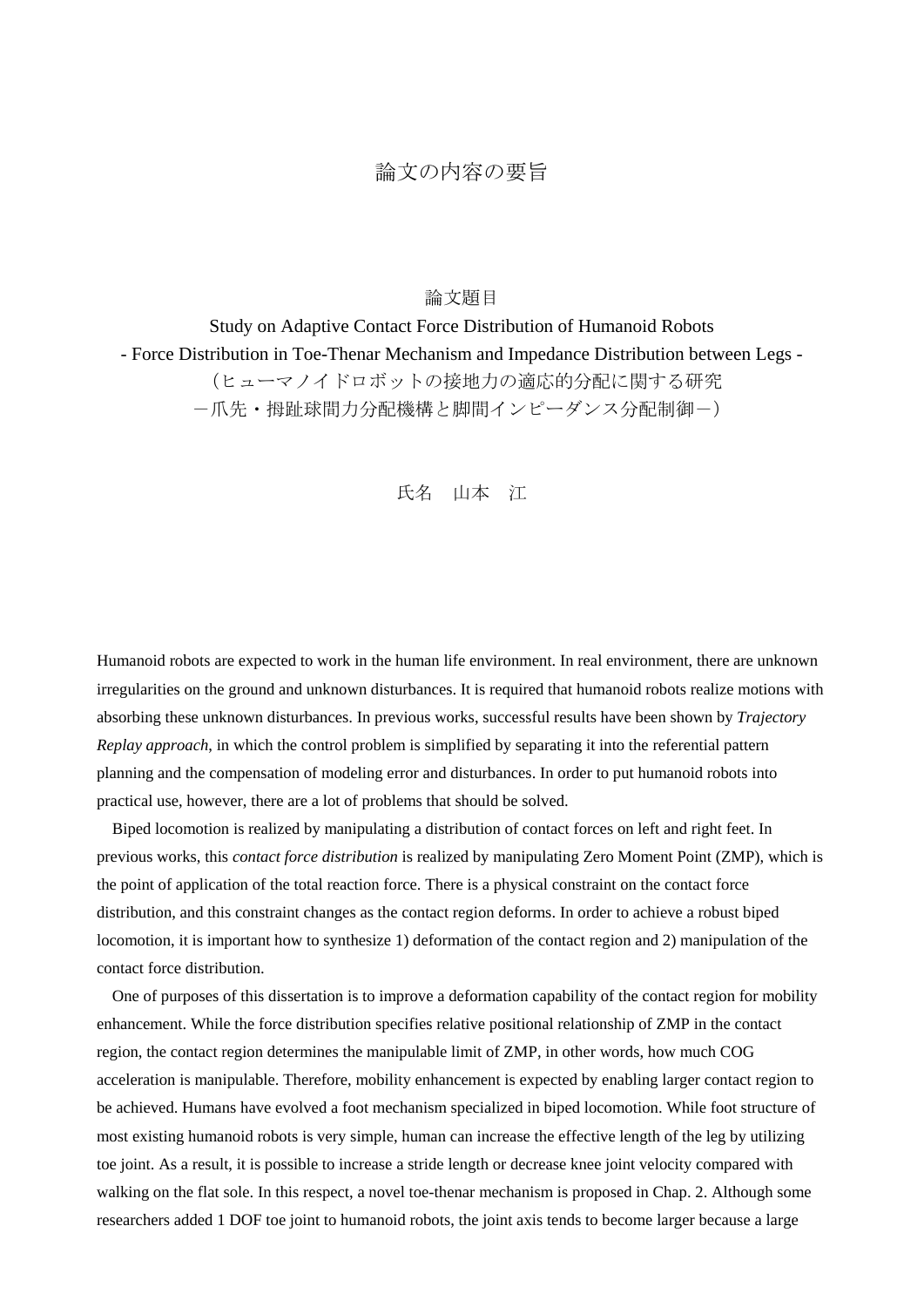radial load imposed on it. Proposed mechanism enables human-like multiple contact and force distribution on the toe and the thenar. Using this mechanism, the robot can support a major part of its weight on the thenar, and the radial load is decreased. Fig. 1 shows the developed toe-thenar mechanism for a miniature humanoid robot.



Fig. 1 Toe-Thenar mechanism with parallel four-bar linkage

In Chap. 3, we present a contact force distribution planning for a motion with toe contact phase. In biped locomotion planning, it is required to consider the discontinuous change of the contact region and the physical constraint depending on it. In particular, the change of contact region becomes more complex when the robot utilize toe contact phase. Extending the Boundary Condition Relaxation method, force distribution and COG pattern while the contact region changes from the sole to the toe is planned simultaneously. Fig. 2 shows snapshots of a walking motion including toe support phase which is planned with proposed method. Fig. 3 shows planned COG, ZMP and the change of the contact region, and ZMP is planned with the physical constraint satisfied. The left side of Fig. 4 shows loci of the knee and toe joint angles, and the right side shows loci of the knee joint angle velocities. Compared with the normal waking motion with the same stride length, the maximum joint velocities was deduced by about 40[%].



Fig. 2 Snapshots of the walking motion including toe support phase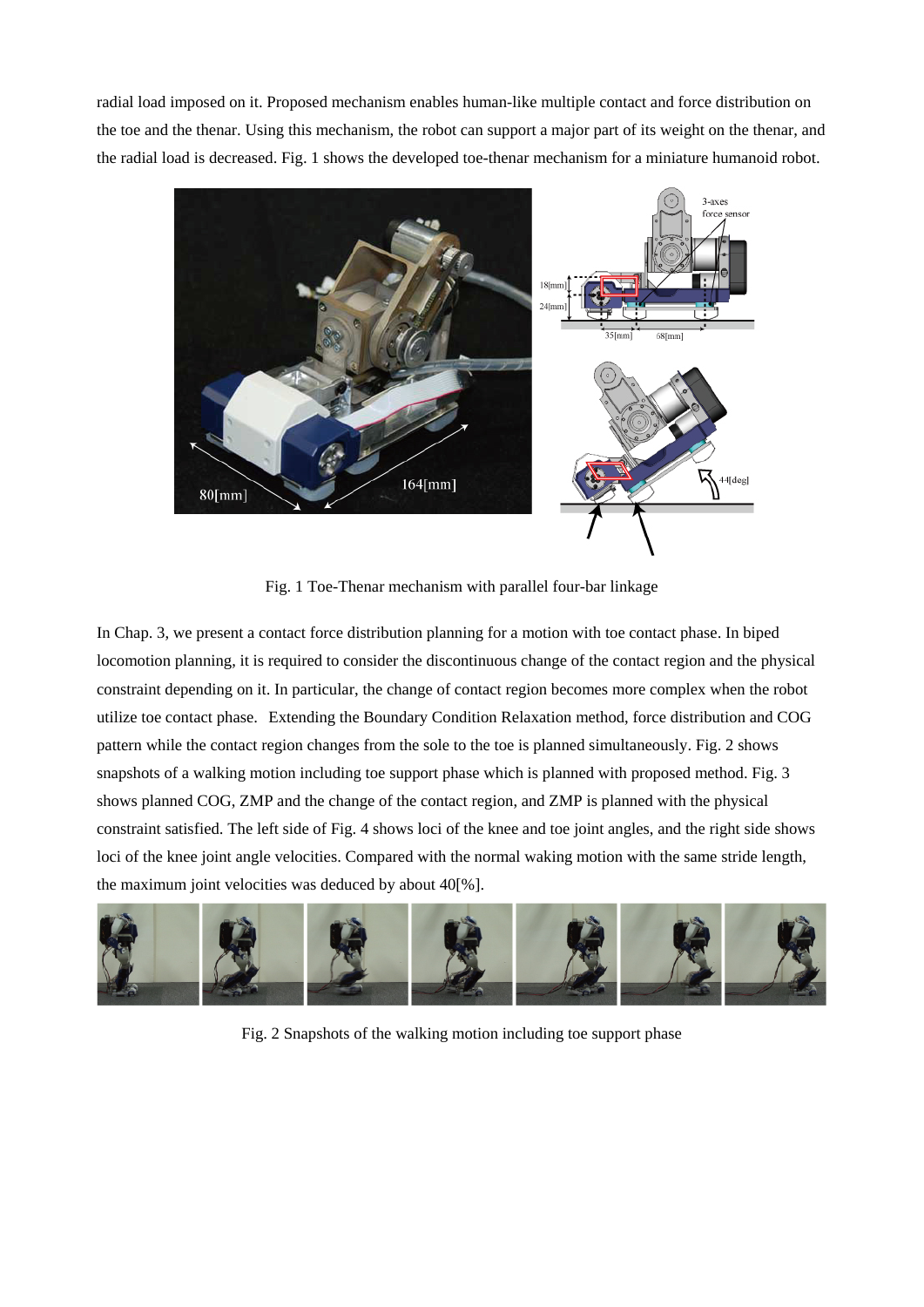

Fig. 3 Planned COG and ZMP for walking motion including toe support phase



Fig. 4 Loci of the knee and toe joint angles, and the knee joint angle velocities

The second purpose is to compensate the error of the force distribution. The unknown irregularities on the ground cause an error from the planned contact force distribution. We propose a compensation method by adjusting leg impedance depending on each leg function in Chap. 4. Although the impedance control is efficient to compensate the effect of the ground irregularities, the desired characteristics of support and swing leg are different: the support leg is desired to be rigid to support the robot weight whereas the swing leg is desired to be flexible to absorb the touchdown impact and the error due to the irregularities. In proposed compensation method, the leg impedance is adjusted with the force distribution ratio. Fig. 5 shows snapshots of a walking experiment on the ground with 3[mm] height plastic plate. Applying the proposed impedance control with leg impedance adjustment, the robot carried out the total four steps walking without falling or body oscillation.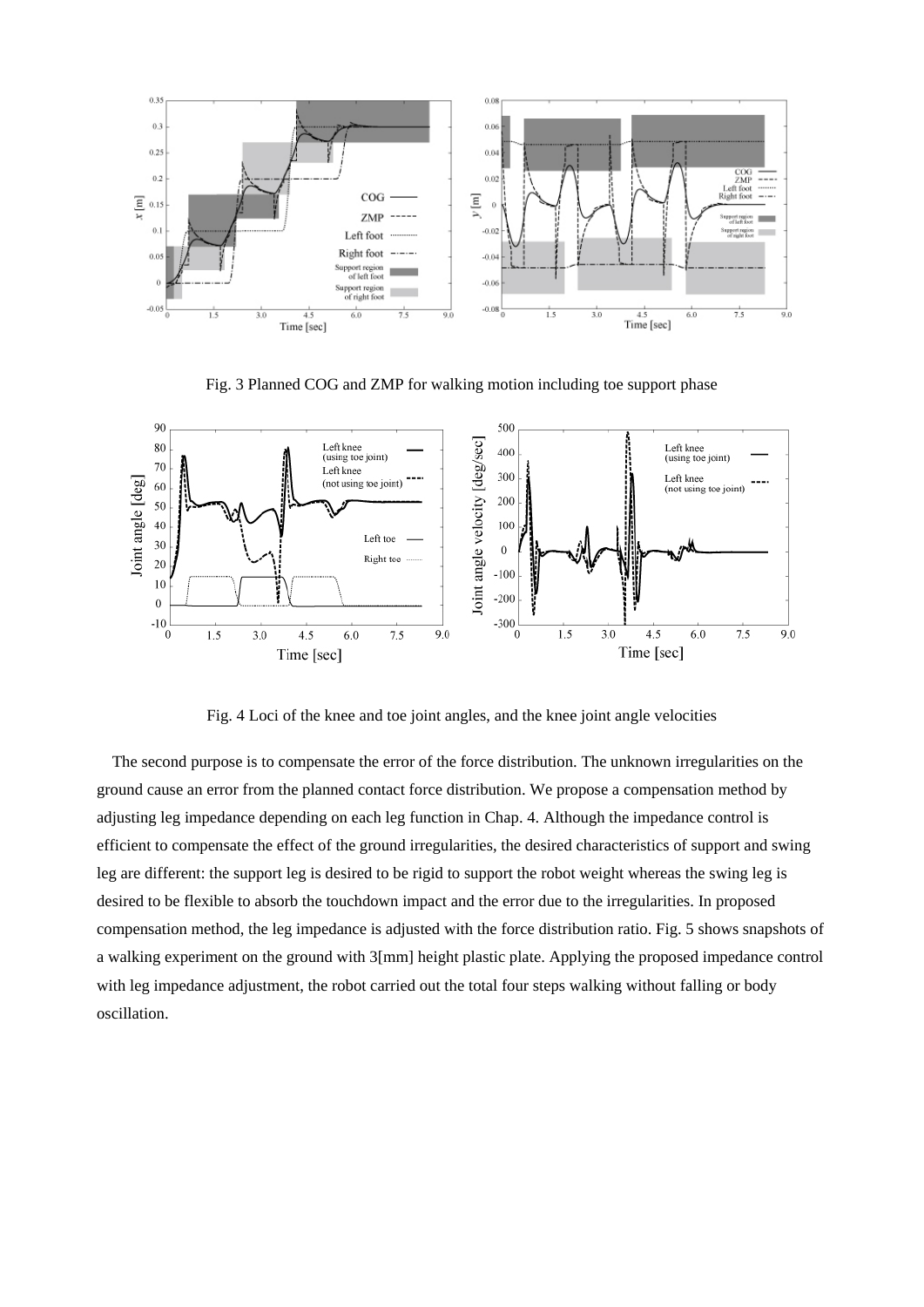

Fig. 5 Snapshots of walking experiment on the ground with a plastic plate. Applying impedance control, the robot carried out the total four steps walking motion.

The third purpose is to absorb a disturbance by controlling the force distribution. It is required of the control of the force distribution to consider the physical constraint specified by the contact region. In Chap. 5, we specify state values without violating the physical constraint based on the maximal CPI (Constraint Positively Invariant) set assuming COG-ZMP inverted pendulum model. Furthermore, we apply the switching control of constrained systems and improve convergence speed of COG. We simulated initial responses with three different feedback gains. Fig. 6 shows the simulation results of each feedback gains (namely, without the switching control). Feedback gains were designed such that the gain becomes higher as its index becomes larger. When the feedback gain 2 or 3 were applied, the constraint of ZMP, which is indicated in the gray region in the figure, was violated. Simulation result applying the switching control is shown in Fig. 7. The feedback gains were switched at 0.75[sec] and 0.84[sec], and the convergence time is reduced from 2.4[sec] to 1.1[sec], by about 54[%].



Fig. 6 Initial response of the system. The left and right are response of COG and ZMP, respectively.